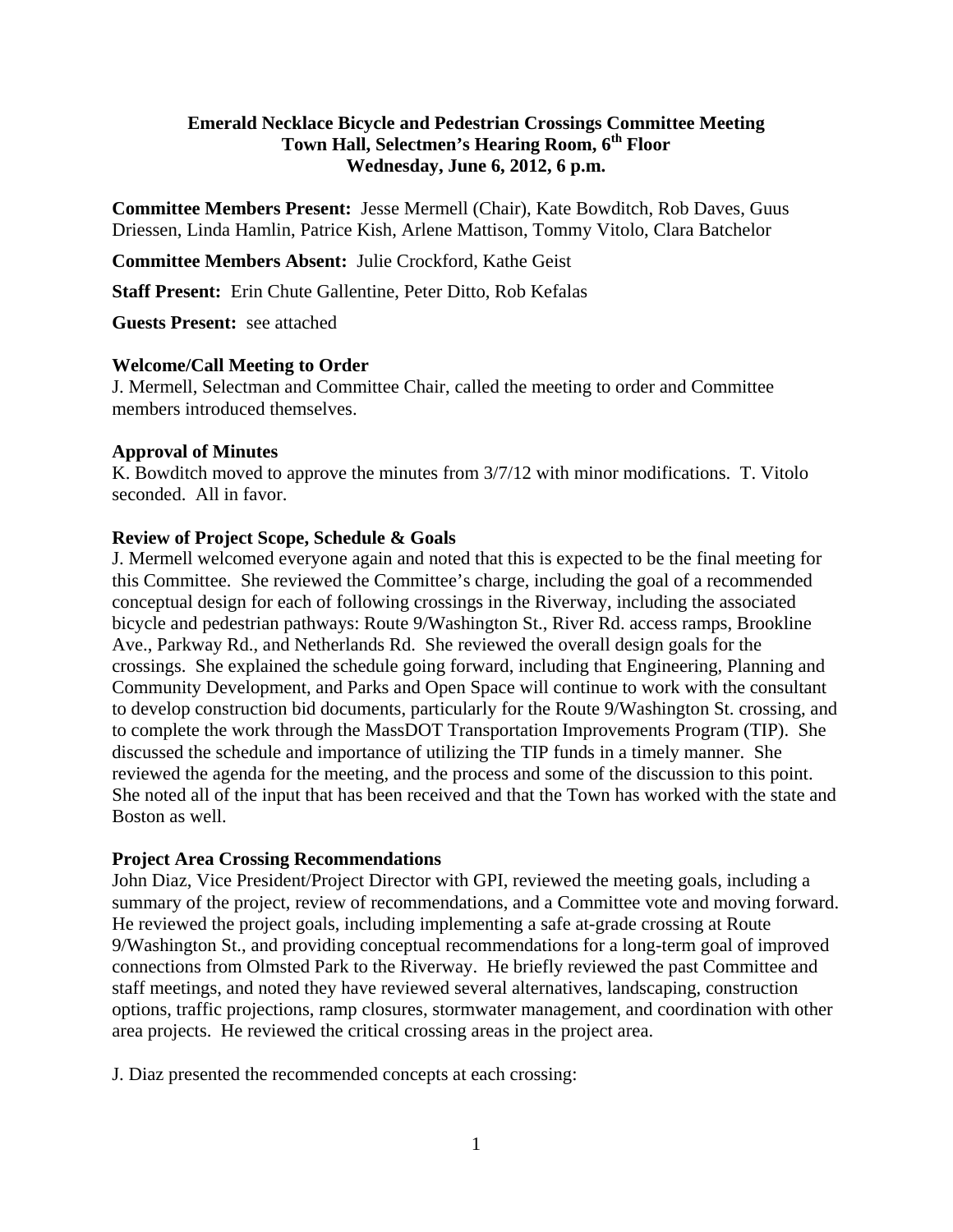## *1. Netherlands Road to Parkway Road*

He reviewed the discussion around making Netherlands one-way (only section that is north of Water Division garage) or a full-closure. Full closure would likely required construction of an additional travel lane along the Riverway, and DCR and Boston Parks are not in favoring of impacting the park, and Pressley Associates has determined this would not be consistent with the Emerald Necklace Master Plan. The recommendation is to make Netherlands one southbound to the Water Division garage, and associated signal modifications at Riverway and Brookline Ave. to be coordinate with Boston. J. Mermell noted that recommendations for all crossings but Route 9/Washington St. are more long-term at this point, and when it's financially possible to implement them, there would be additional review of the status of these intersections at that time. Later, J. Diaz discussed potential stormwater management options for this area including a vegetated island, porous asphalt, and stormwater tree systems.

# *2. Brookline Avenue Crossing, Ramps, Bike/Pedestrian Path*

He reviewed that there are no immediate plans for a new multi-use path in the Riverway in Boston based on meetings with DCR and Boston Parks, and geometrics and signal operations have confirmed that an at-grade crossing at Parkway Rd. is feasible with ADA ramps and access to the crosswalk. The recommendation for Brookline is to configure the pathway with at grade signalized crossing at Parkway Rd./Brookline Ave. and Aspinwall Ave./Brookline Ave., which will operate as one signal. Long term, it's recommended to continue coordination with Boston on a potential Riverway path. J. Diaz said the new crossing is to improve safety for pedestrians, and noted bikes can cross there too. There was some brief discussion of how this area works.

# *3. River Road Ramp Closure and River Road*

He reviewed that DCR supports closure of the River Rd. off-ramp and it will have minimal impacts on traffic, and noted that the on-ramp provides the only access to the Riverway southbound so it is critical to leave open. The recommendation is to close the off-ramp to River Rd. and reconfigure the area of the intersection, which makes travel easier and adds more green space. Later, J. Diaz discussed River Rd. and that the Town discussed options with abutters, the volume serviced by River Rd., and that the Town and abutters want to maintain parking. The recommendation is to maintain two-way flow and parking, but adjust to provide a multi-use path adjacent to the wall. Later, he discussed potential stormwater management options for this area including a vegetated swale, and noted he prefers a one-way southbound.

## *4. Route 9 Crossing with Connections*

He discussed stormwater management for this crossing, said the final design will require Conservation Commission approval and MassDOT environmental review, and gave examples of options including detention basins/recharge areas, rain gardens, catch basins, bioswale, and stormceptor, and gave specific examples and areas. He said the Route 9 crossing can be done with or without the work on Pond Ave. and River Rd. He said Boston Transportation Department generally supports the project, and signal operations will be coordinated with them. He reviewed existing conditions, traffic analyses and implications of changes. The proposal is for a pedestrian actuated signal to be installed with optimization on the crossing time, with a wider median (~8-9 feet). He responded to questions about the logistics of how this would work. He discussed their intersection capacity analyses for the area and project implications. The recommendation is for an advance signalized crossing of Route 9 to MassDOT 25% design state.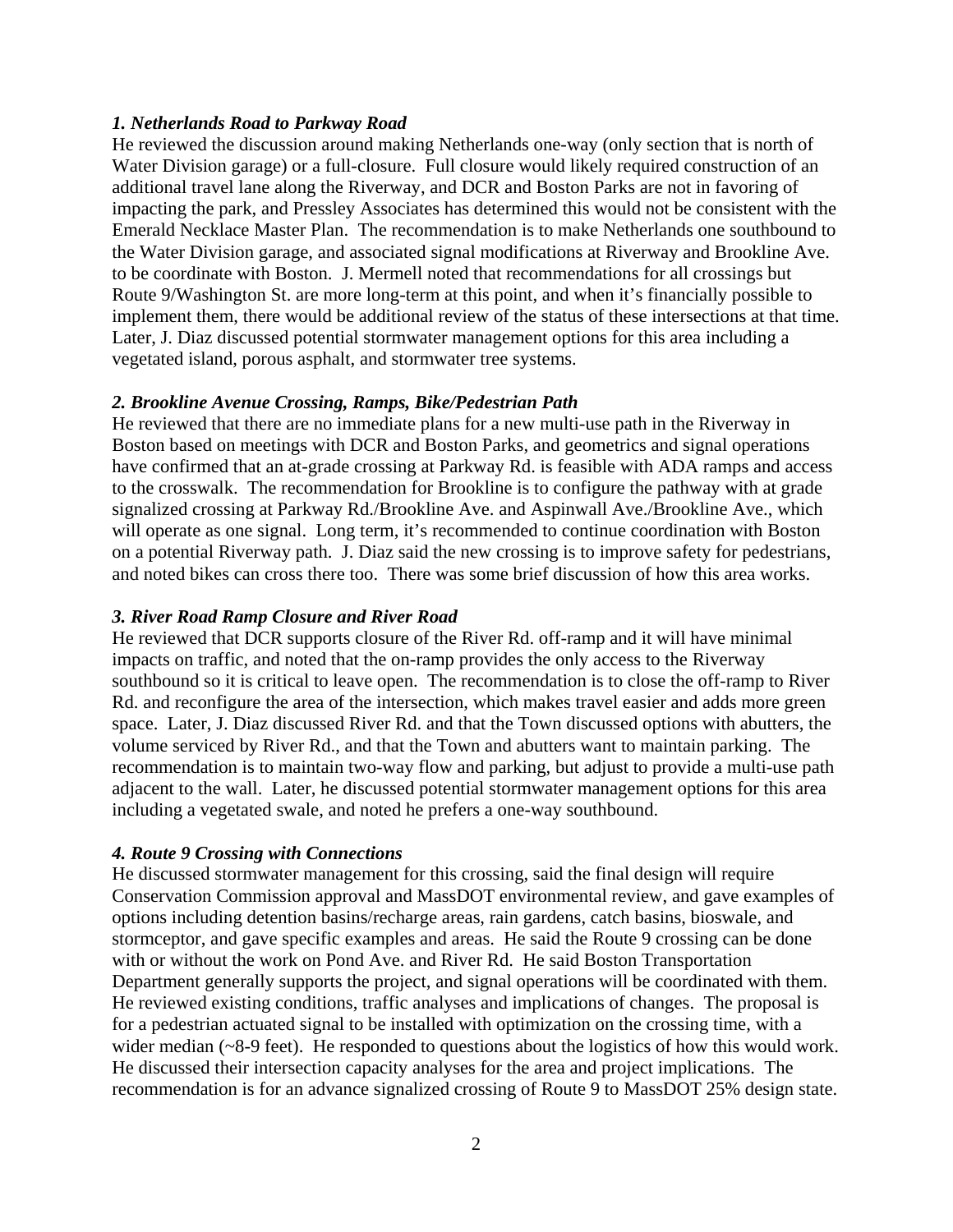## *5. Pond Avenue Realignment, Off-Ramp Closure, Crossing on Bridge*

He reviewed the Pond Ave. ramps and bikes crossing, and ramp closure, which is critical if the bridge path is constructed. He discussed the significant impacts this could have on area roadways, and discussed an alternative design for this area, which J. Ferris provided some input on. He discussed the results of traffic analyses and implications for area roadways for both River Rd. and Pond Ave. ramps closures, including some traffic increases and decreases, including an increase at Willow Pond Rd. during the peak PM hour. The group briefly discussed the alternative design and implications of changes to these crossings. J. Diaz noted a Pond Ave. offramp closure will require future coordination with BCR/Boston for traffic signal timing along the Riverway. The recommendation is to maintain on/off ramps to/from Pond Ave., and to reexamine closure or other alternatives when/if a path over the bridge happens. Later J. Diaz discussed the Route 9 bridge crossing, and showed the bridge plans, which indicate it is not a stone arch bridge with fill as they had thought, but is a steel bridge with a stone façade and steel girders. He reviewed the plans and implications for a path, which is proposed for 11 feet, with a barrier, and a relocated concrete median. He presented potential costs for this work, but noted that don't know the exact condition of the bridge, which affects the cost.

J. Diaz briefly summarized all the recommendations.

## **Emerald Necklace Bicycle and Pedestrian Crossings Comment**  *Committee Comment*

J. Mermell asked for comments or questions from the Committee members.

- A. Mattison said she hoped it would be possible to implement more than just the Route 9 crossing at this time, and asked whether there was any possibility of including the River Rd. area improvements and reincorporation of part of this area into the park with the Route 9 improvements. E. Gallentine, Director of Parks and Open Space, said that while there is no funding currently available for this, they will continue to work with DCR and will consider how to accomplish this critical connection in the future. E. Gallentine said that funds are only available for full design and construction of the Route 9 crossing at this time, however if additional funds become available they will look to implement additional improvements as recommended in the plan. She discussed prioritization including factoring in safety considerations. J. Mermell noted that there would be additional evaluation of current conditions in the future as needed.
- K. Bowditch thanked the consultant team for looking at stormwater and including some of the information she provided, and for the commitment to including stormwater management in the first phase of work at Route 9, where she noted some opportunities are not too expensive. She supports T. Vitolo's suggestion to make the Route 9 refuge a bit wider, which would be helpful for both pedestrians and bikes. She agrees with A. Mattison that the River Rd. recommendation is not as exciting and as expansive as she would have liked to see from a park perspective, though she recognizes it is perhaps the most difficult area. E. Gallentine acknowledged K. Bowditch's concerns and informed the Committee that there had been a community meeting on River Rd. where all options were discussed and it was concluded that two-way traffic and parking is critical now, but that the recommendations will be a significant improvement and there could be further changes in the future. K. Bowditch thanked E. Gallentine and said that it was helpful to understand the tradeoffs and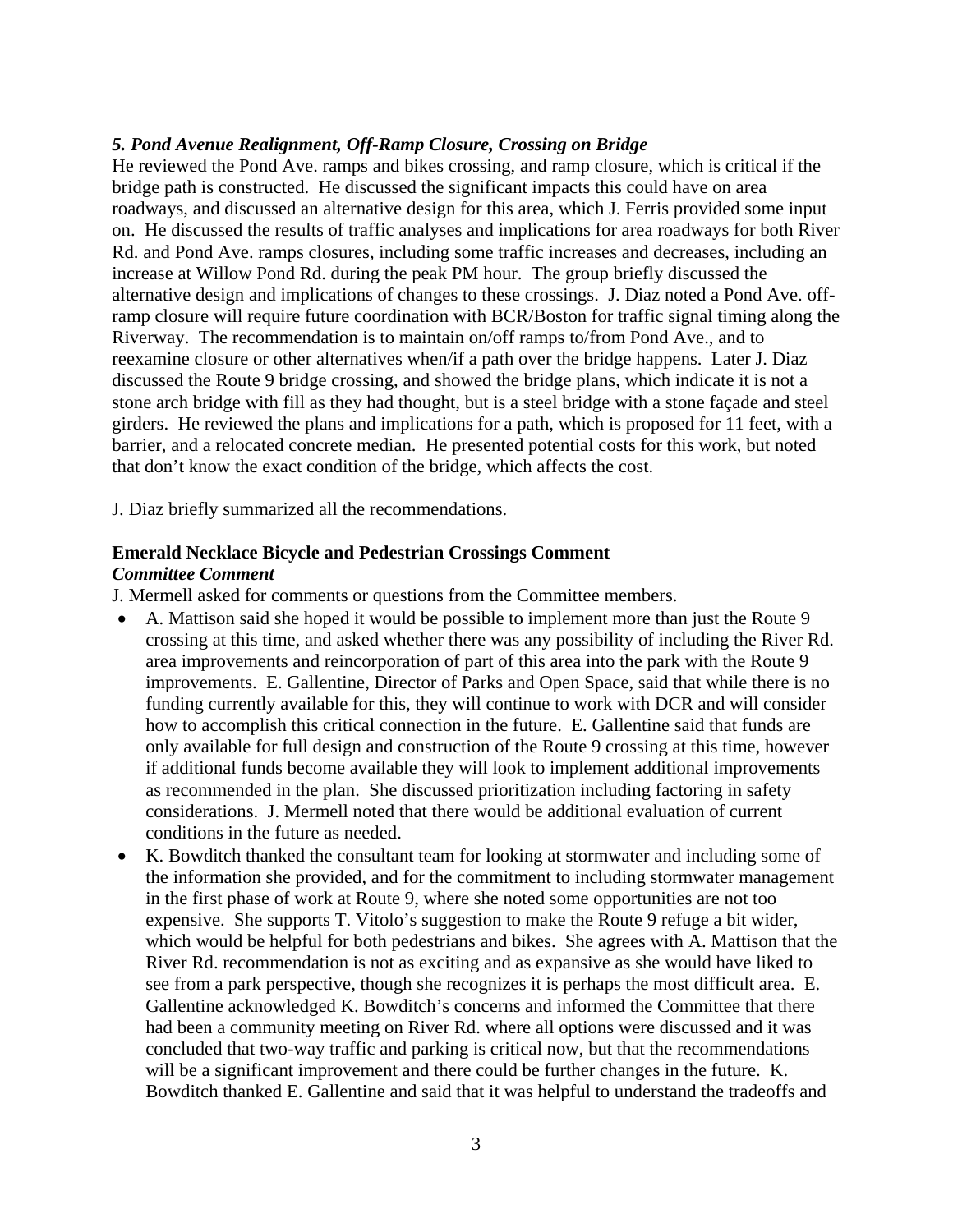limitations. J. Mermell and E. Gallentine discussed the possibility that individual Committee members could include a supplemental report with the final Committee report to express additional wishes for any of the intersections.

- G. Driessen asked questions about the Route 9 crossing signal, and expressed concern that able-bodied cyclists will not wait through a longer signal cycle, and suggested using alternative signals for safety. He also asked questions about some of the data in the intersection capacity analysis summary and J. Diaz clarified and explained. G. Driessen asked about alternative controls and J. Diaz discussed their past use of rapid flashing beacons, which he hasn't seen having a significant impact on vehicle behavior, and hawk systems. He explained why they are recommending a signal here, including that it will be coordinated with other signals.
- P. Kish thanked team for their excellent work and for listening to input from the Committee and the public. She especially appreciates the analysis done by Marion Pressley (Principal with Pressley Associates) looking at the closure of Netherlands Rd., and understands that the impacts on the park and the historic resources would be too great. She looks forward to implementing the recommendations.
- T. Vitolo commented that some people still seem concerned about certain crossings, and he is concerned about the implications of making recommendations now when conditions or community interest may be significantly different in the future, and he is not sure whether recommendations for some areas and ramps are exactly right now. J. Mermell said the process is similar to any long term plan and the recommendations are being made based on what we know now, and the report can reflect that things should be reexamined based on future changes. T. Vitolo asked questions about the lane and road widths for the bridge overpass, and J. Diaz explained and noted they looked at this carefully. T. Vitolo asked about the vehicle calculations for the Pond Ave. ramp closure and questioned whether a longer closure would change the numbers as people adjusted to the closure. J. Diaz said numbers from the latter part of the week-long closure were used, when daily drivers especially would have had a chance to adjust, so they shouldn't change much. T. Vitolo asked about wait times at the Route 9 crosswalk, and J. Diaz said the longest time would be approximately 93 seconds in the morning, or 113 seconds in the afternoon. T. Vitolo expressed concerns about the Pond Ave. crosswalk and ensuring cars turning right onto Washington St. are interacting well with the traffic light and crosswalk. J. Diaz said the Town agrees this is a critical crossing to implement when funding is available and they will shift the crosswalk as needed.

## *Public Comment*

J. Mermell asked for comments or questions from the public, particularly specific to final recommendation, and thanked people for their comments in past meetings.

• Sandy Gadsby, Trustee of Olmsted Park Condominium, commented that their board only learned about this process last week. He asked for clarification on the project funding and implementation of the recommendations, which J. Mermell explained briefly, and some features of the plan. He asked how long there would be to cross at Route 9 once the light is activated, and J. Diaz explained the actual walk signal is 7 seconds, which is standard for pedestrian signals, and the full time to walk from one curb to the other is closer to 30 seconds. He also explained the full 100 second cycle for the signals.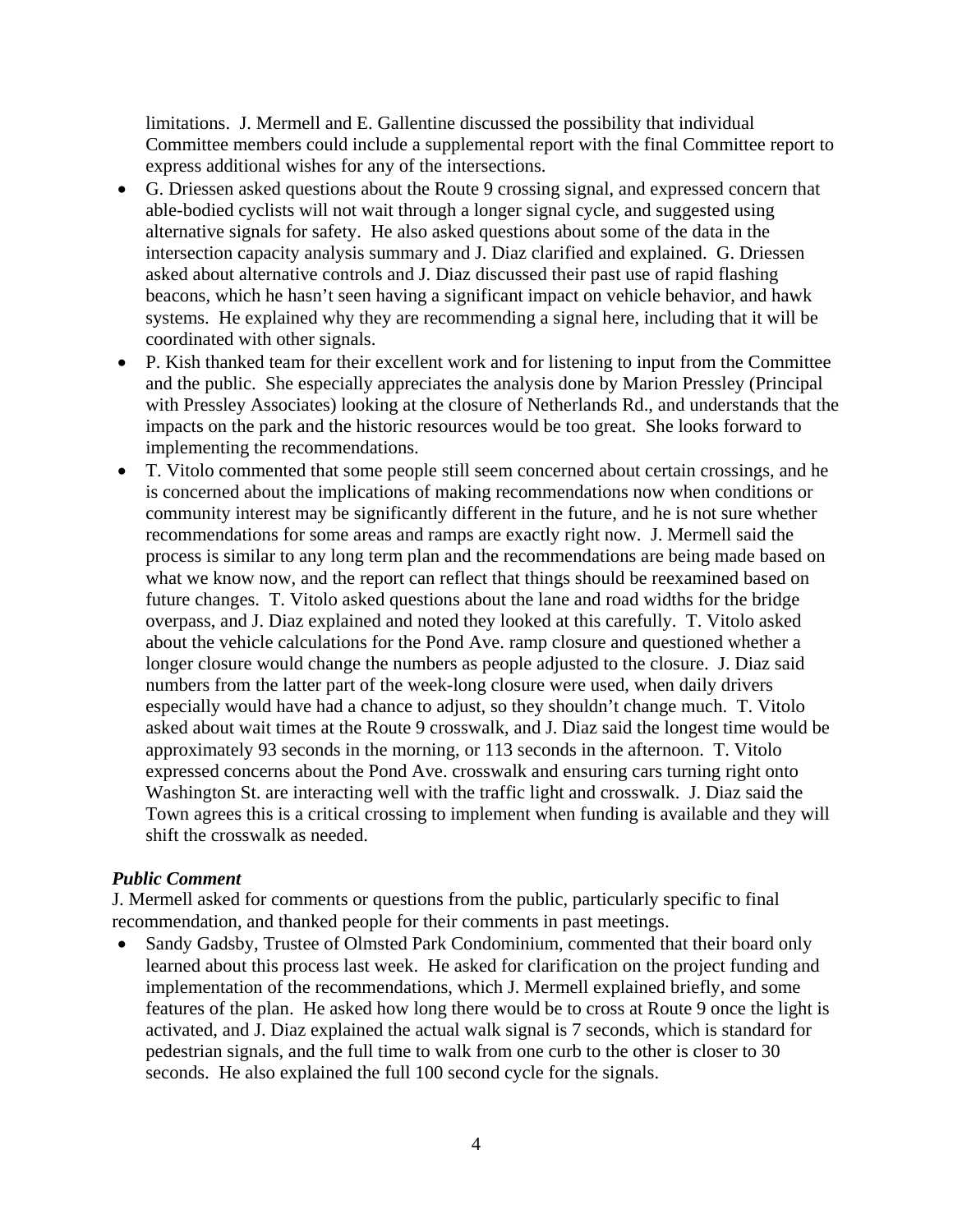- Hugh Mattison, resident on Pond Ave., said he would like to more of an effort to make River Rd. a continuous green strip, and suggested at least eliminating some of the parking in the future, and noted this would enhance the properties of the business owners. He also said there is a desire line for people walking to the bus stop under the overpass and lots of foot traffic here.
- Anne Lusk, resident on Hart St. and at Harvard School of Public Health, asked about federal funding, and J. Merrell said funds are earmarked, dependent on the project. A. Lusk discussed the Route 9 crossing and said that signals are typically for pedestrians but that the majority crossing here will be bicyclists using the Emerald Necklace. She suggested a bicycle signal with a countdown number, which will lead to better compliance and cyclists being better prepared to cross. She discussed that she is working with other organizations on implementing these types of signals in the United States and discussed the value of this as potentially the first such signal in the Boston area. J. Mermell said they will consider this, and suggested to E. Gallentine that it be explored in the 25% design phase versus in the conceptual plan.
- Jeffrey Ferris, Jamaica Plain resident and Ferris Wheels Bike Shop, said the Route 9 crossing is critical to move forward, but recommended that the Committee vote no on the other recommendations, which he thinks lack vision, though he acknowledged the consultant's hard work. He said that it is critical to close Netherlands Rd. both ways and he discussed how paths could connect based on the Emerald Necklace Master Plan. He appreciated that his proposal was considered. He thinks the parkland at River Rd. should be improved and suggested ways to eliminate one lane of travel, such as a U-turn on Route 9. He said the Route 9 crossing shouldn't be so wide that cars try to take a left turn. He thinks more vision is needed for the park and park traffic can be better accommodated.
- Eddie Nasson, owner of Alignment Specialty Co. on River Rd., said the wall is an eyesore but it needs to be there to keep the river from overflowing and it has worked for many years. He said an admirable job has been done with the project, and the consultants and staff have worked very hard. He agrees with the recommendations and putting in a bike path at a crosswalk, which will help keep bikes off the street and off River Rd. and will solve many problems. He agrees with keeping River Rd. two-way with the ramp closure.
- John Bain, Chairman of Park and Recreation Commission, asked about traffic implications of closing River Rd. and Pond Ave. ramps, and J. Diaz explained how they closed both during their analysis. J. Bain asked about the width of the River Rd. path and whether there will be a tree lawn and trees. E. Gallentine said there will be a tree lawn for as much as possible, which is currently shown along a portion of River Rd., but it is too narrow at the ramp end, and they are trying to minimize impacts to parking. J. Bain asked if there will be room for both pedestrians and cyclists and J. Diaz said there will be, though it is relatively narrow. J. Bain said he supports the project as designed, thinks everyone has done a great job, and hopes it is approved.
- Pete Stidman, Boston Cyclists Union, said this is the first time he is seeing the plans and to make thoughtful recommendations would require seeing and studying plans ahead of time, and he felt the presentation was limited in some ways. He said it's important to examine future traffic predictions, which he thinks will show some decline in vehicles and to focus more on people and less on cars in the project area. He agreed with J. Ferris regarding closing Netherlands and thinks parkland may not need to be removed in the future based on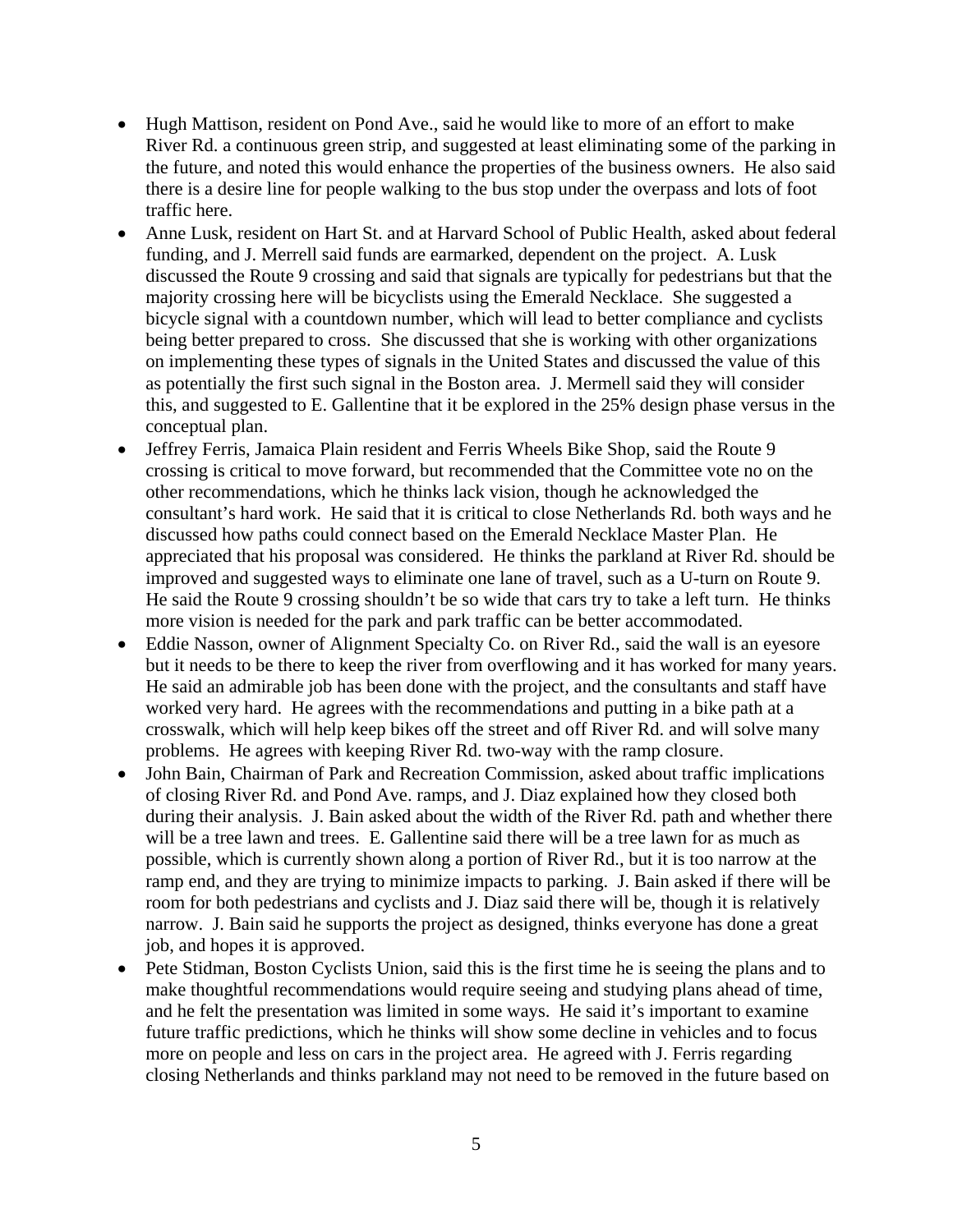traffic projections. He suggested making the off ramp to Pond Ave. a sharper turn to slow vehicles and to make the crossing safer.

- Ann McKinnon, Jamaica Plain resident, said with money to move forward on Route 9 this is a great job and well done. She agreed with P. Stidman and J. Ferris on not getting locked into recommendations on the other crossings. She thinks the plan does a good job of identifying issues and opportunities, but is disappointed about waiting for additional funding and thinks the plan needs to propose funding sources and commit to securing additional funds, and have a timeline and next steps.
- Sarah Imershein, resident on Netherlands Rd., thanked everyone for hard work, and said it would have been nice to see the presentation in advance. She suggested moving forward with the Route 9 area as soon as possible and making the refuge as large as possible, especially given how people stack up there and don't fit now. She asked that closure of Netherlands Rd. be reconsidered and though she understands the concerns about removing parkland, she discussed its current use and state and that she thinks it would be a good tradeoff. She also said that many people walk in the area and cross the Riverway at Netherlands Rd., which is unsafe.
- Charlotte Fleetwood, Boston Transportation Department, thanked the team for reaching out to the City of Boston, said they are very supportive of the overall idea of improving connectivity especially for bicycles and pedestrians. She looks forward to seeing the Route 9 crossing move forward and working together on the details. She thinks loop detectors and similar suggestions are a good idea. She suggested working with them on a possible connection to the Boston side at Huntington Ave. For Netherlands Rd., they have concerns about additional traffic at Brookline Ave. and Riverway and suggested working with them regarding changes to signal times to avoid degradation of service at that intersection.
- Andrew Venis, partner at Brookline Ice Co., thanked the Parks and Open Space Division and the Department of Public Works for involving them and asking their opinion on how changes would affect them. He said they think any improvement to River Rd. will be beneficial to the town and noted it is unsightly now, but he asked for as much parking as possible to be maintained and said the parking is critical to them and the other businesses in the area.
- Andrew Fisher, former president of Mass Bikes, discussed his and others efforts to get action on this area many years ago and how please he is to see this excellent work being done, and finally fixing the gaps in the Emerald Necklace and in Brookline. He commended the Committee and consultants for the excellent job and thanked everyone for these improvements.

# **Conclusion of Conceptual Plan Review**

# *ENBPC Committee Recommendation & DOT/MPA Process & Next Steps*

E. Gallentine thanked the Committee for agreeing to come together and work on a conceptual plan to address this long-term problem with connectivity in the Emerald Necklace. She noted that they had worked with area businesses and abutters and boards and committees, had multiple public meetings, and they will continue to coordinate with the Gateway East project, DCR, and the City of Boston. She explained that the conceptual plan is a tool to move forward to make improvements, develop funding strategies, set priorities, and serve as a guide for relevant boards and commissions (e.g., Park and Recreation Commission, Transportation Board, Planning Board,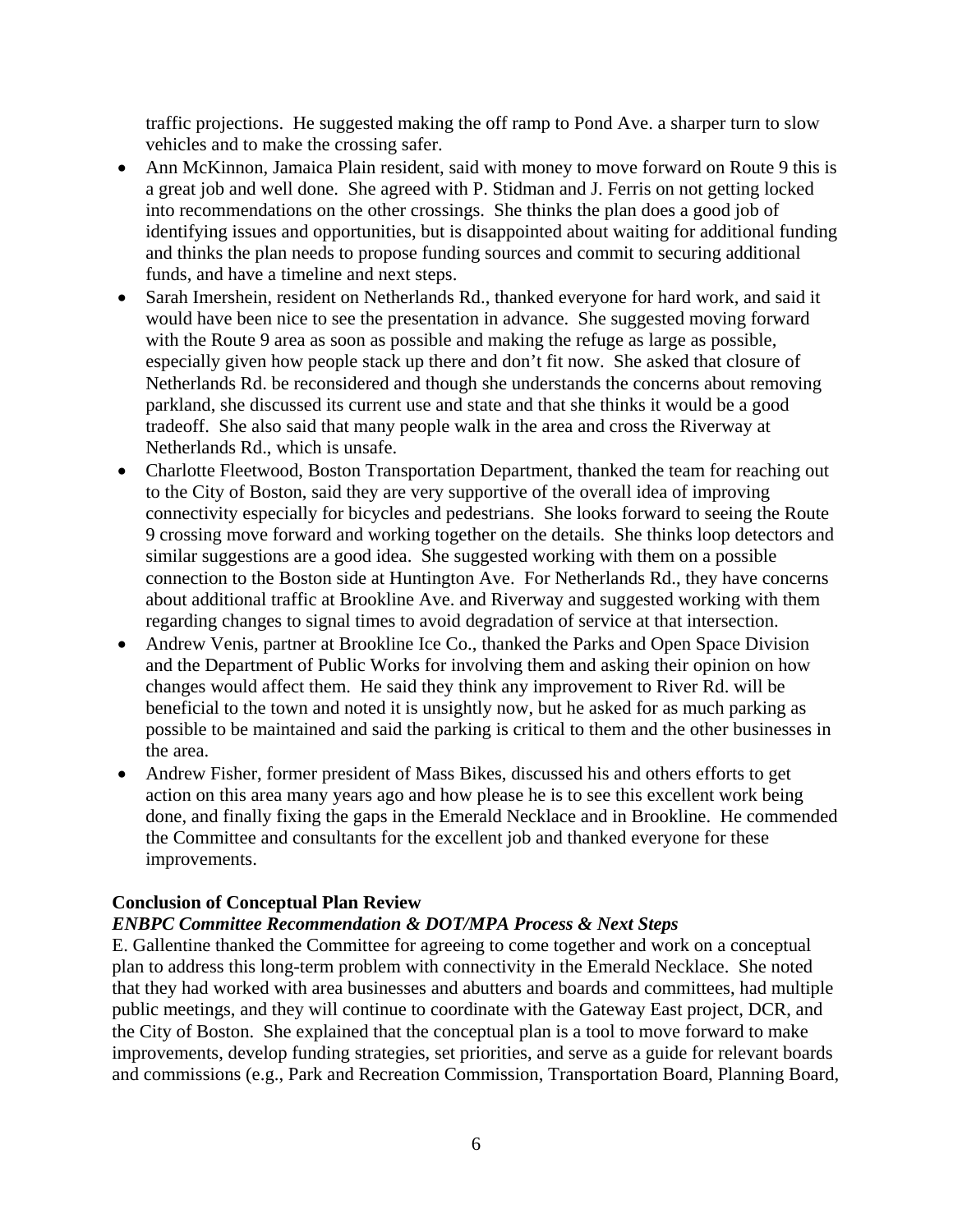Conservation Commission). She urged the Committee to support the plan so that the Town could move forward with the recommendations, and she thanked them again for their hard work.

J. Mermell summarized the comments received from Committee members who were not present at the meeting, including that J. Crockford expressed support for the entire plan, and K. Geist was also supportive of the plan. E. Gallentine noted that the Netherlands Rd. area will also be revisited during the Muddy River Restoration Project construction.

K. Bowditch commented that if priorities are identified based on additional funding, she would recommend the Pond Ave. area next. She thinks this is an exciting opportunity to integrate stormwater into this historic park. She said the full signal at Route 9 is also very important and helpful for pedestrians and they should be included since many do cross here. She likes keeping some flexibility with some details to be determined, but she supports the entire overall plan.

T. Vitolo suggested that advocates should continue to push on this project and plans and thanked everyone for their efforts and comments.

J. Mermell thanked the Committee, consultants, and meeting attendees throughout the process. She would like to see the entire plan move forward and she reiterated that it is a conceptual design plan and not a final long term plan, so there will be reevaluation in the future, along with timelines and budgets, but the plan is necessary for long-term planning. The final plan will be circulated to Committee members and they can also include amendments or supplement documents from members.

C. Batchelor moved to approve the recommendations as presented by the GPI Emerald Necklace Bicycle and Pedestrian Crossings Design Team, whether Brookline or its partners are to do the implementation, acknowledging that further studies, analyses and potential revisions will be required as portions are implemented in the future. The recommendations included are as follows:

- Signalized crossing at Route 9, including exploring the recommendations made by the Committee and public comments
- Bike and pedestrian pathway connections to Olmsted Park
- Improving alignment of Pond Ave./Riverway on the ramp/Route 9 intersection
- Bike and pedestrian shared path along River Rd., and considering further incorporation of green space into the River Rd. area
- Closing off-ramp to River Rd. and reconfiguring the intersection
- Improving the bike and pedestrian path along Brookline Ave.
- Netherlands Rd. becomes one-way southbound and/or other bike/pedestrian improvements as supported by further analysis in the future
- Signalized crossing at Parkway Rd. and Brookline Ave.
- Construction of bike and pedestrian crossing over the Riverway bridge, and reexamining closure of the Pond Ave. on/off ramps if and when this path becomes a reality
- Appropriate and innovative stormwater management approaches be considered for all alternatives during implementation
- Appropriate landscape treatments be incorporated for all phases